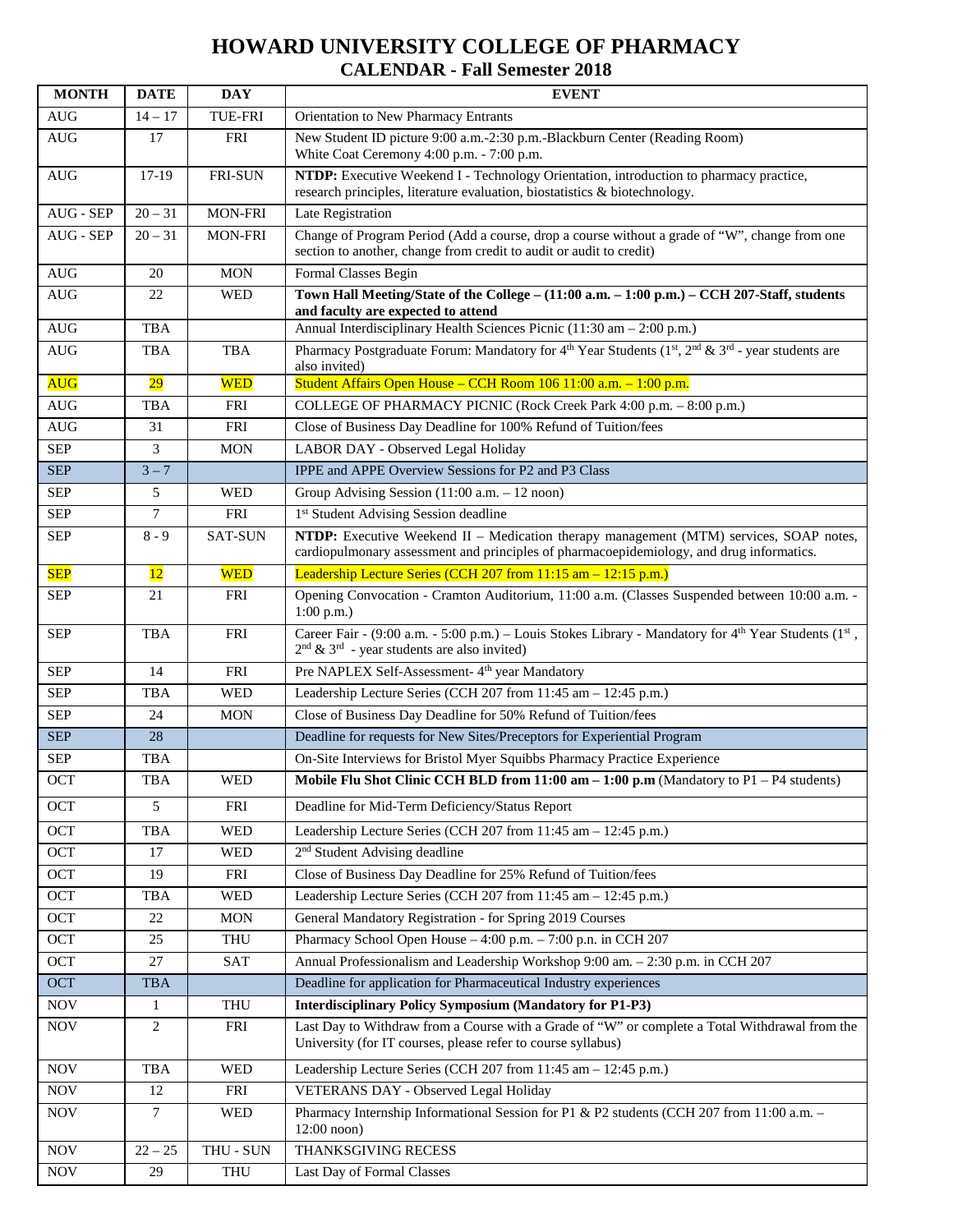| <b>NOV</b>            | <b>TBA</b>                                                                                                                                                                                                                                                                                                                                                                         |                  | Applications due for FDA Pharmacy Practice Experience                                                                                                                       |  |  |  |  |
|-----------------------|------------------------------------------------------------------------------------------------------------------------------------------------------------------------------------------------------------------------------------------------------------------------------------------------------------------------------------------------------------------------------------|------------------|-----------------------------------------------------------------------------------------------------------------------------------------------------------------------------|--|--|--|--|
| $NOV -$<br><b>DEC</b> | $30 - 2$                                                                                                                                                                                                                                                                                                                                                                           | <b>FRI - SUN</b> | Reading Period                                                                                                                                                              |  |  |  |  |
|                       |                                                                                                                                                                                                                                                                                                                                                                                    |                  |                                                                                                                                                                             |  |  |  |  |
| <b>DEC</b>            |                                                                                                                                                                                                                                                                                                                                                                                    |                  | Applications due for pharmacy practice experiences for, APhA ASHP, PQA, NACDS, CDC and<br><b>NCPA</b>                                                                       |  |  |  |  |
| <b>DEC</b>            | $3 - 7$                                                                                                                                                                                                                                                                                                                                                                            | <b>MON - FRI</b> | Final Examinations (Deadline for instructors to submit final grades on Banner and Office of the<br>Associate Dean is 5 calendar days after the scheduled final examination) |  |  |  |  |
| <b>DEC</b>            |                                                                                                                                                                                                                                                                                                                                                                                    | TUE              | Fall (First) Semester Ends                                                                                                                                                  |  |  |  |  |
|                       | $\alpha$ , $\beta$ , $\beta$ , $\beta$ , $\beta$ , $\beta$ , $\beta$ , $\beta$ , $\beta$ , $\beta$ , $\beta$ , $\beta$ , $\beta$ , $\beta$ , $\beta$ , $\beta$ , $\beta$ , $\beta$ , $\beta$ , $\beta$ , $\beta$ , $\beta$ , $\beta$ , $\beta$ , $\beta$ , $\beta$ , $\beta$ , $\beta$ , $\beta$ , $\beta$ , $\beta$ , $\beta$ , $\beta$ , $\beta$ , $\beta$ , $\beta$ , $\beta$ , |                  |                                                                                                                                                                             |  |  |  |  |

Subject to change. Please review your Bison email for current information.